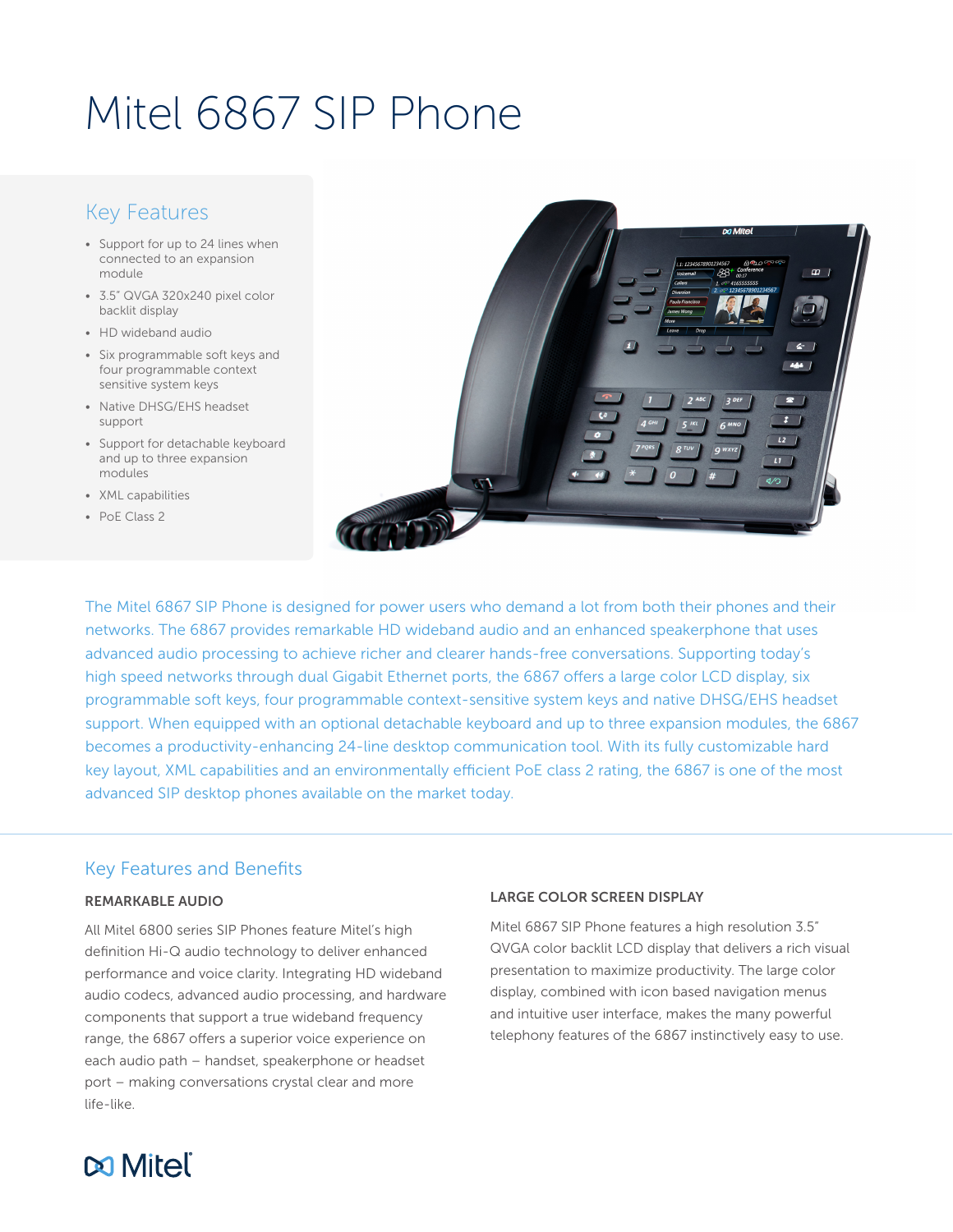#### FLEXIBLE HEADSET OPTIONS

The Mitel 6867 SIP Phone offers USB headset support and features an innovative headset port that uniquely provides dual support for DHSG/EHS and modular 4-pin headset connections. Users with wireless headsets that support DHSG/EHS can connect directly to the 6867 using standard third party cables.

#### ENVIRONMENTALLY FRIENDLY

All Mitel 6800 series SIP phones have been designed with the environment in mind. Using dynamic PoE class reporting, the 6867 has a PoE Class 2 rating that automatically switches classes when an expansion module is connected, enabling the phone and network switches to efficiently manage power consumption. The Mitel 6867 SIP Phone also supports an optional Efficiency Level "V" compliant power adaptor, if required. With smaller packaging that includes 100% recycled and biodegradable material, the Mitel 6800 series SIP phones comprise one of the most environmentally friendly family of SIP phones on the market.

#### Feature Keys

- *• 2 dedicated line keys with LEDs*
- *• 6 programmable soft keys with LEDs that can be customized to access up to a total of 20 functions*
- *• 4 context-sensitive system keys that can be customized to access up to a total of 18 functions*
- *• 4-way navigation key with Select/OK button*
- *• Dedicated function keys, including Conference, Transfer, Callers List, Hold, Redial, Goodbye, Options, 2 volume keys, Mute (with LED) and Speaker/Headset (with LED)*
- *• Optional customizable hard keys for personalized key configurations*
	- *• 5 alternative key caps include: DND, CFD, Voice Mail, L3, L4*
- *• Built in USB 2.0 port*

#### Audio and Codecs

- *• Mitel Hi-Q Audio Technology*
- *• Hearing aid compatible (HAC) handset*
- *• Full-duplex quality speakerphone*
- *• Codecs: G.711 µ-law / A-law, G.729, G.722, AMR\*, AMR-WB(G.722.2)\*, G.726, iLBC, BV16, BV32, L16*
- *• Echo cancellation*
- *• Comfort noise utilization*
- *• Voice Quality Metrics, including MOS*
- *• USB, DHSG/EHS, and 4-pin modular headset support*

#### Display and Indicators

- *• 3.5" QVGA 320x240 pixel color display*
- *• Intuitive graphical user interface and navigation menus*
- *• Adjustable screen brightness for user comfort in different lighting environments*
- *• Dedicated LED for call and message waiting indication*

#### **Security**

- *• User and administrator level passwords for login*
- *• Encryption of configuration files*
- *• HTTPS configuration download and web management*
- *• Phone lock with PIN*
- *• Digest Authentication*
- *• Transport Layer Security (TLS)*
- *• Secure Real-Time Protocol (SRTP)*

#### XML API Capabilities

- *• Display control based on user actions or events*
- *• Dynamic Phone Configuration*
- *• RTP Streaming Control*
- *• CTI applications*
- *• Extensive XML documentation and sample apps*

#### Localization

- *• Multilingual support English, French, Spanish, Italian, German*
- *• Downloadable language pack support for customization and additional language translations*
- *• Country-specific call progress tones and cadences*
- *• Latin1, Latin2 Character sets*

#### Protocol

- *• IETF SIP (RFC3261) and associated RFCs*
- *• Extensive SIP standards compliance*

\*license required